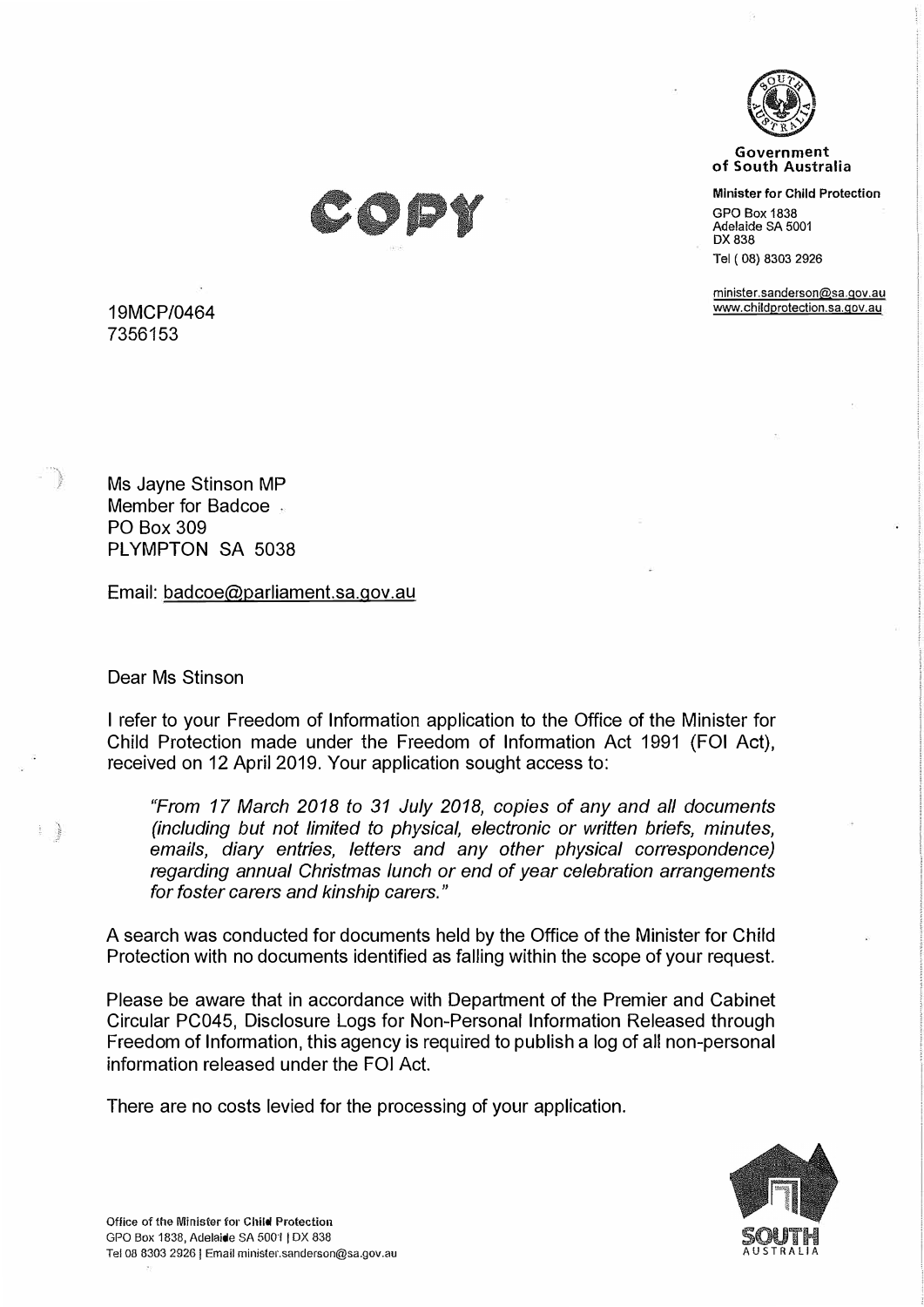If you have any questions regarding this determination, please contact me on telephone (08) 8303 2023.

If you are dissatisfied with this determination, you can seek an Internal Review by writing to the Hon Rachel Sanderson MP, Minister for Child Protection as the Principal Officer. Your request should be sent within 30 days of receipt of this letter.

I have also enclosed a copy of your rights to review and appeal this determination, which explains your review options.

Yours sincerely

Damian Leach **Accredited Freedom of Information Officer** Office of the Minister for Child Protection

 $101512019$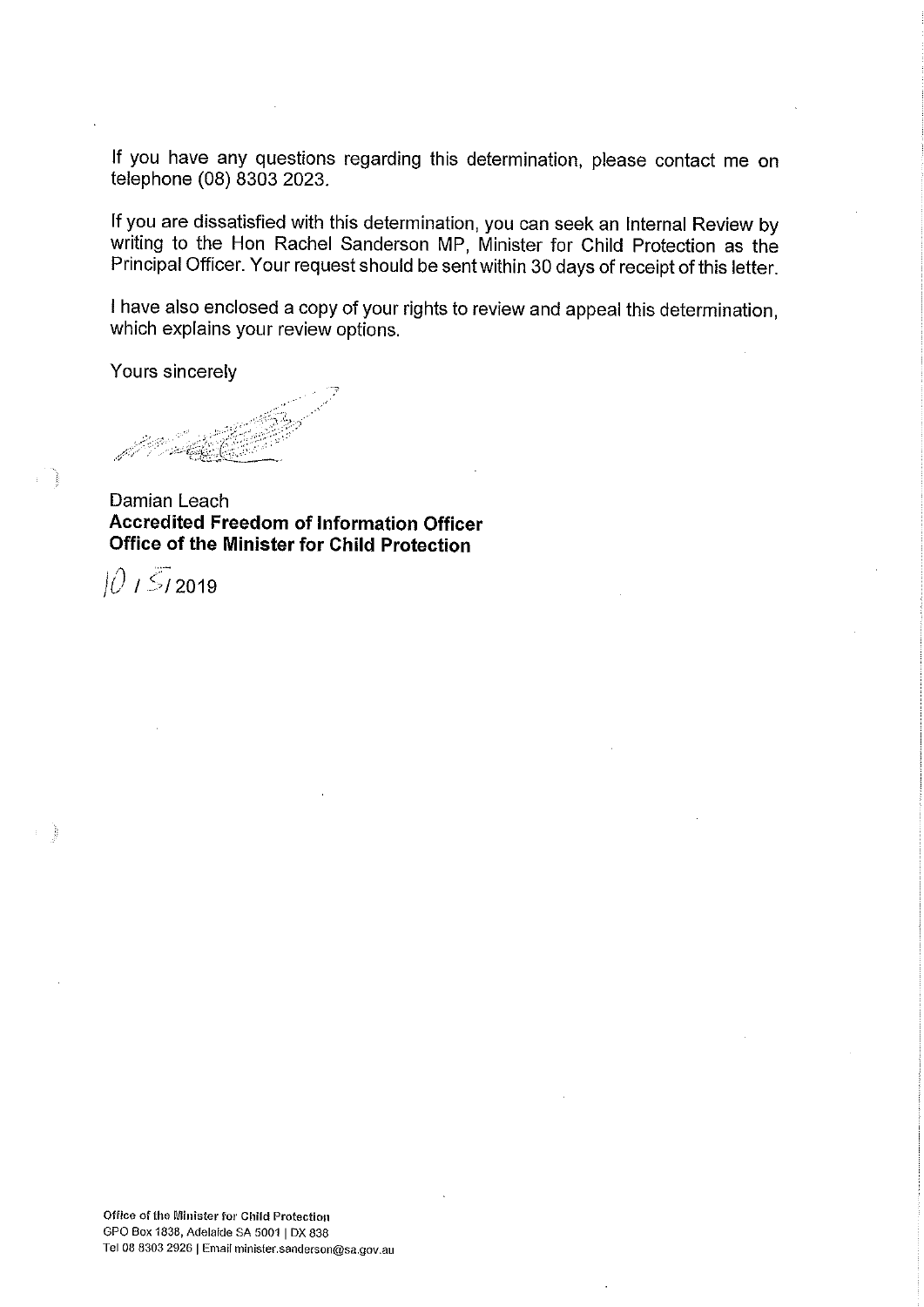# **FOI FACT SHEET**

# **Your Rights to Review and Appeal**

South Australian Freedom of Information Act 1991

Please read the information in this fact sheet before completing the attached application form

## **INTERNAL REVIEW**

If you are unhappy with a determination made by an agency (includes South Australian State Government Agency, Local Government Council or University) under the Freedom of Information Act 1991 (FOI Act) in relation to:

- a freedom of information (FOI) application for access to a document, or
- an FOI application for amendment to your personal records

in most cases, you are entitled to apply for an Internal Review of that determination.

### **Request an Internal Review**

F)

÷)

An Internal Review must be lodged within 30 calendar days of you receiving advice of a determination that you are unhappy with.

Applications must be made in writing in accordance with Section 29 or Section 38 of the FOI Act or using the attached FOI Application Form for Internal Review of a Determination (Internal Review Form).

An Internal Review application must be made to the Principal Officer of the agency that made the determination you are seeking to have reviewed.

#### How much does an Internal Review cost?

There is an application fee of \$35.00 that must be paid when you lodge your Internal Review application if your review request is for access to documents.

There is no application fee for an Internal Review of an FOI application for amendment to your personal records.

Agencies generally accept payment by cash, money order or cheque. If you would like to pay by credit card you will need to ask the agency if they are able to accept credit card payments.

If, as a result of an Internal Review an agency changes or reverses a determination so that access to a document is, or will be, given, the agency will refund the Internal Review application fee paid by the applicant, where applicable.

### What if I have a concession card or can't afford to pay?

If you are the holder of a current concession card or if you can satisfy the agency that the payment of the application fee would cause financial hardship, the agency must waive or remit (reduce or refund) it.

If you are a concession cardholder you will need to provide evidence e.g. attach a copy of your concession card when you make the application. Alternatively you will need to give written reasons as to why the payment of a fee would cause you financial hardship.

#### How long does an Internal Review take?

You will be advised of the outcome of your Internal Review application within 14 calendar days of it being received by the agency.

If the agency does not deal with your Internal Review application within 14 calendar days (or you remain unhappy with the outcome of the Internal Review) you are entitled to an External Review